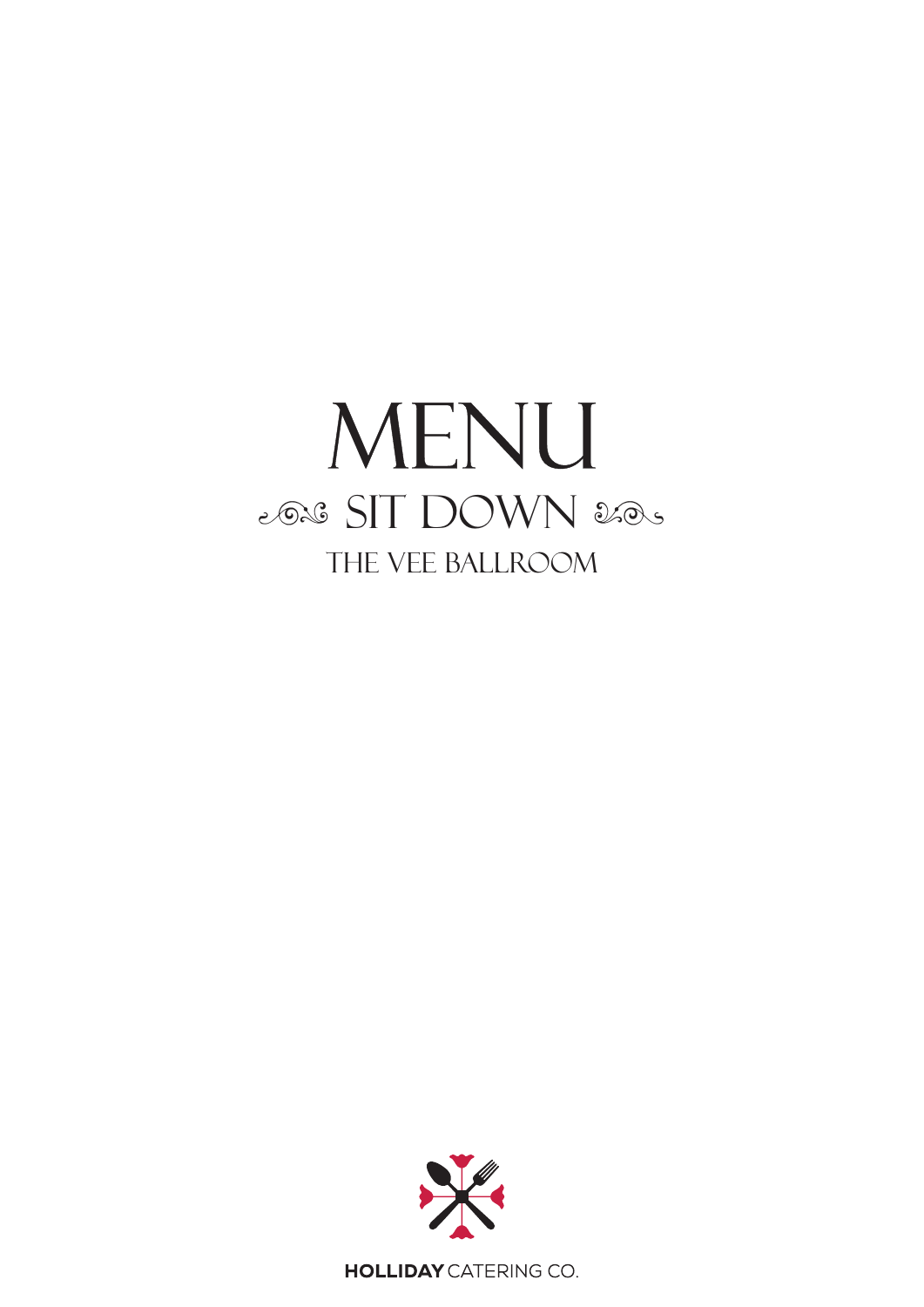THE VEE BALLROOM

*Sit Down Package*  20 1 8

### *Preparation before the Event*

• For The Vee Ballroom: Complimentary food tasting for 10 persons one month prior to the event with minimum order  $Rp$  40,000,000,-• For Blue Room or Red Room:

50% discount on your food tasting with minimum order Rp 20,000,000,-

 $\hat{\sigma}$ 

#### *On the Event Day*

Minimum 7 courses unique creation of Sit Down Package Menu Two (2) bottles of sparkling juice for Champagne Pouring ceremony\* Free flow mineral water Free flow soft drink

 $\hat{\alpha}$ 

## *Package Benefits*

Free usage of venue up to 4 hours

Elevator facility

Complimentary usage of electricity up to 15.000 watt for The Vee Ballroom

Complimentary usage of electricity up to 10.000 watt for Blue Room / Red Room

Complimentary usage of air conditioning up to 4 hours

Complimentary usage of standard size stage (5x11 metres) for The Vee Ballroom

Complimentary usage of standard size stage (3,6x7 metres) for Blue Room / Red Room

#### Free usage of tables & chairs

Free usage of table clothes, cover seats & ribbon

Free standard table setting

Event permit

Valet parking service is available\*

 $\hat{\infty}$   $\hat{\infty}$   $\hat{\infty}$ 

This package & price may change without prior notice. | This package is valid for the year 2018. This package is based on minimum transaction Rp 40,000,000 nett for The Vee Ballroom or Rp 20,000,000 nett for Blue Room / Red Room.



**managed by Holliday Group** HEAD OFFICE: Jl. Pemuda No. 35 Semarang 50139 Indonesia

T +62 24 3545 900  $F + 62 24 3542800$ e. sales@holliday.co.id www.holliday.co.id/catering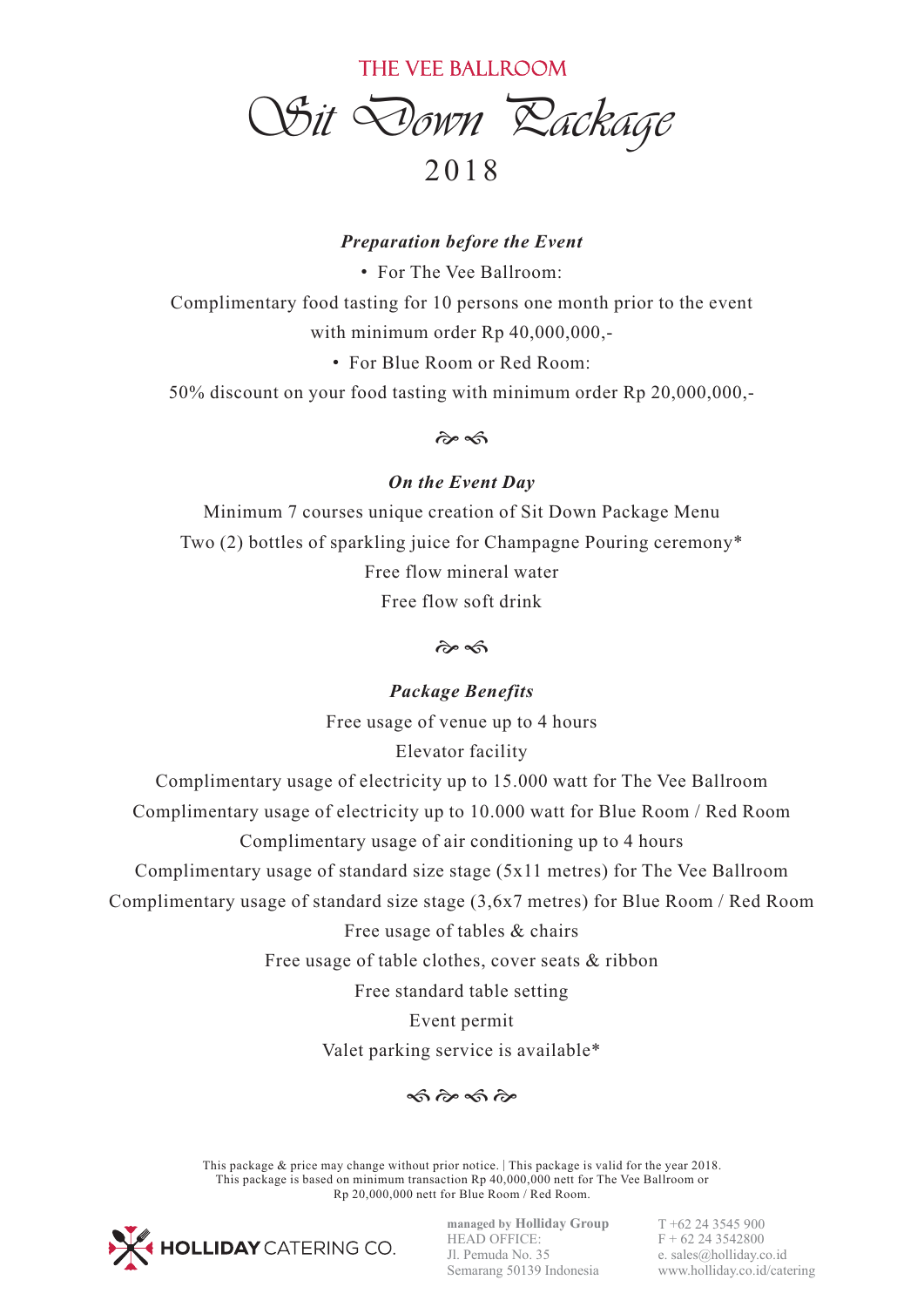THE VEE BALLROOM

*Red Garnett Menu*

 $(7-COURSE MEMU)$ 

Food Menu

SWEET YAM FRIED GLUTINOUS RICE BALL *onde - onde talas*

GOLDEN CHICKEN EGG DROP SOUP WITH CHINESE SPINACH *sup emas daging ayam pocay*

HOISIN SAUCE FRIED CHICKEN SPRINKLED WITH ALMONDS *ayam goreng hoisin almond*

SHANGHAI STIR FRIED VEGETABLES WITH ASSORTED SEAFOOD *tumis sayuran dengan aneka seafood*

> TWO FLAVOURS DEEP FRIED DORY FISH *ikan dory dua rasa (mayo & asam manis)*

KALE FRIED RICE WITH SALTED FISH *nasi goreng kailan ikan asin* 



Dessert

BIRD NEST CRYSTAL JELLY WITH DRIED LONGAN *es jelly sarang burung dengan lengkeng kering*

 $\hat{\alpha}$ 

Beverage

SOFT DRINK

MINERAL WATER

 $\hat{\infty}$ 

This package & price may change without prior notice. | This package is valid for the year 2018. This package is based on minimum transaction Rp 40,000,000 nett for The Vee Ballroom or Rp 20,000,000 nett for Blue Room / Red Room.



**managed by Holliday Group** HEAD OFFICE: Jl. Pemuda No. 35 Semarang 50139 Indonesia

T +62 24 3545 900  $F + 62 24 3542800$ e. sales@holliday.co.id www.holliday.co.id/catering